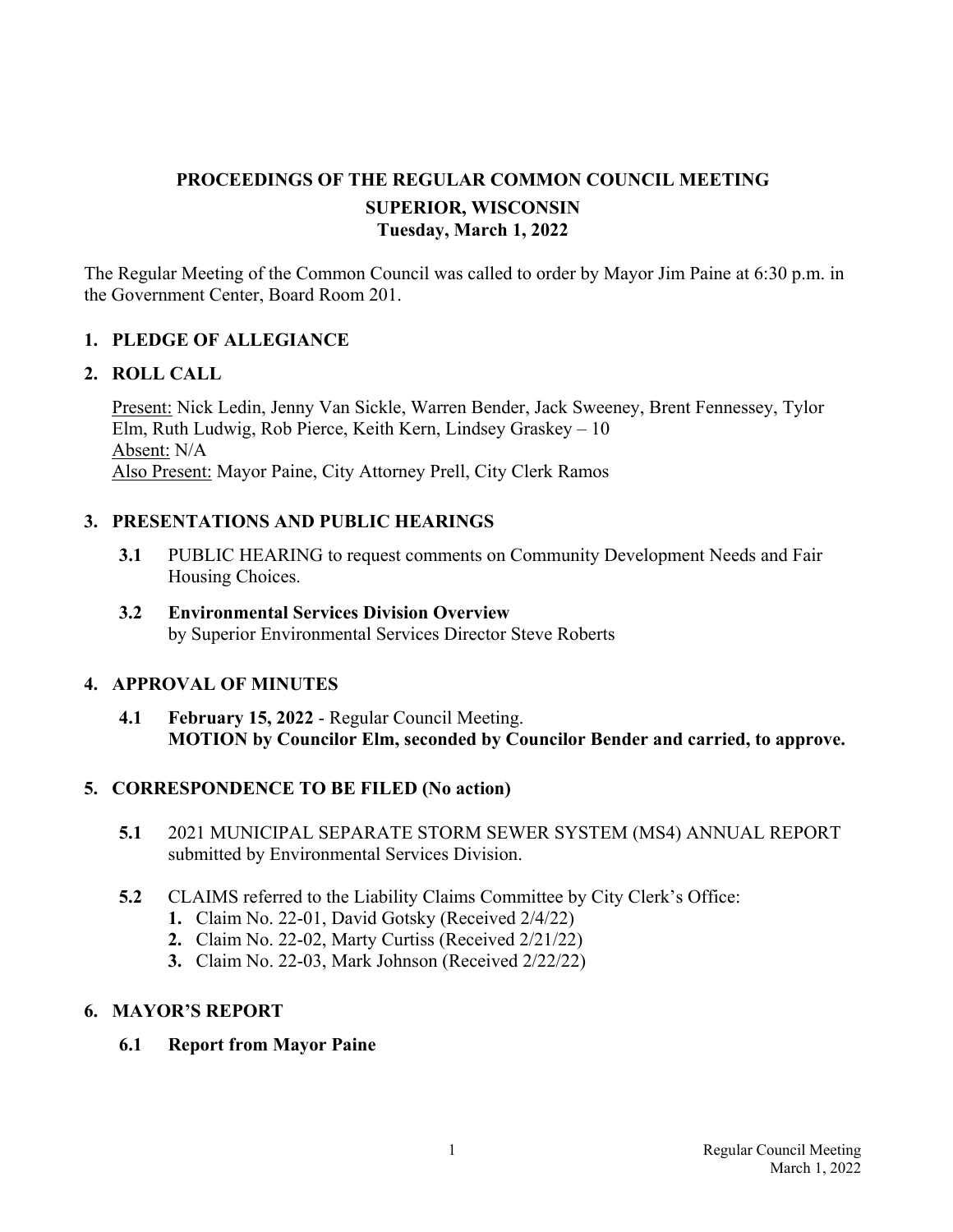**6.2** MAYOR PAINE recommending the approval of O22-4269, an ordinance amending City Code Chapter 2, Section 53, Compensation for Aldermen, and Section 54, Compensation For Aldermen's Expenses.  **MOTION by Councilor Elm, seconded by Councilor Ludwig and carried, to approve.**

### **7. STANDING COMMITTEE REPORTS**

- **7.1 Human Resources Committee** (*No meeting to report)*
- **7.2 Public Works Committee** (*No meeting to report)*
- **7.3 Finance Committee** (*No meeting to report)*
- **7.4 Licenses and Fees Committee** *(Meeting held February 14, 2022)*  No report from the Chair.
- **7.5 Public Safety Committee** (*No meeting to report)*
- **7.6 Committee of the Whole Meeting** (*No meeting to report)*

## **8. SPECIAL COMMITTEE REPORTS**

## 8.1 REPORTS WITH RECOMMENDATIONS

 **8.1.1 Plan Commission** (*Meetings held January 19, 2022 and February 16, 2022*) Report from Mayor Paine.

#### RECOMMENDATION from January 19 meeting:

 1. Waive the land sale process and approve Josh Jipson/Amnicon LLC's application to the Vacant to Value: New Construction program for 1924 North 53rd Street.

#### RECOMMENDATION from February 16 meeting:

 2. Waive the land sale process and approve Brady McDonough's application to the Vacant to Value: New Construction program for 2017 Maryland Avenue.\

### **MOTION by Councilor Elm, seconded by Councilor Bender and carried, to approve both recommendations.**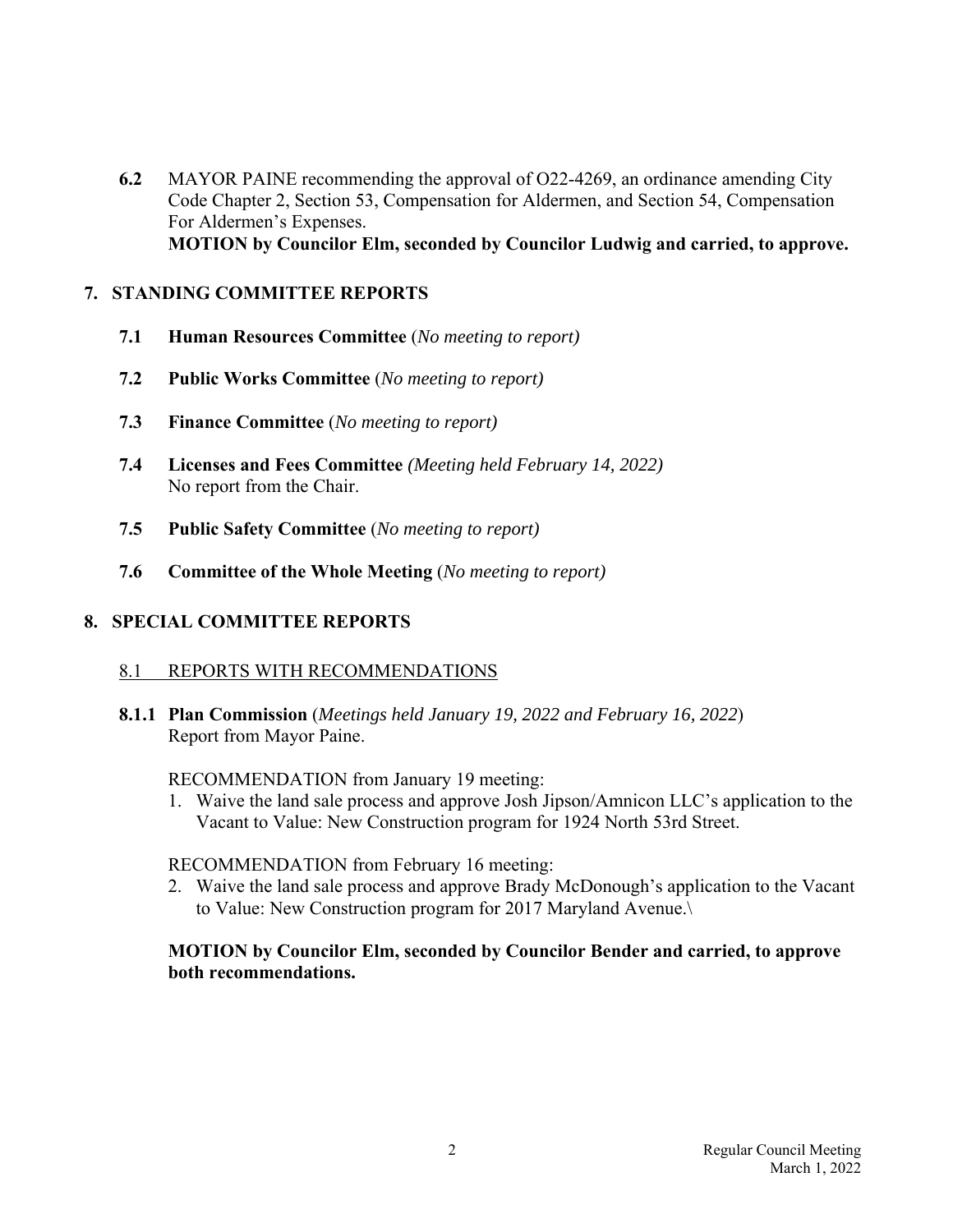**8.1.2 Urban Forestry Tree Board** (*Meeting held February 17, 2022*) Report from the Councilor Ludwig.

#### RECOMMENDATIONS:

 1. Approve O22-4270, an ordinance amending City Code Chapter 86, Article III, WEAPONS, Division 2, Archery Hunting, to Allow for Permanent Deer Stands and Trail Cameras.

 **MOTION by Councilor Ludwig, seconded by Councilor Ledin and carried, to approve.**

#### 8.2 REPORTS SANS RECOMMENDATIONS

- **8.2.1 Wisconsin Point Committee** (*Meeting held February 8, 2022*) No report from the Chair.
- **8.2.2 Tourism Development Commission** (*Meetings held February 11, 2022*  *and February 17, 2022*) Report from Councilor Graskey.
- **8.2.3 Mayor's Commission on Communities of Color** (*Meeting held February 14, 2022*) No report from the Chair.

#### **9. OLD BUSINESS**

#### **10. NEW BUSINESS**

 **10.1** COMMUNITY DEVELOPMENT MANAGER ANDERSON is recommending the approval of R22-13591, a resolution setting a public hearing at 6:30 pm on the  $6<sup>th</sup>$  day of April, 2022, for the 2021 Consolidated Annual Performance and Evaluation Report (CAPER). **MOTION by Councilor Ludwig, seconded by Councilor Bender and carried, to** 

**approve.**

- **10.2** FINANCE DIRECTOR PUETZ is recommending the approval of R22-13592, a resolution of the Common Council of the City of Superior, Wisconsin, authorizing the termination of Tax Incremental District No. 9. **MOTION by Councilor Elm, seconded by Councilor Bender and carried, to approve.**
- **10.3** PLANNING & PORT DIRECTOR SERCK is recommending the approval of an agreement with the Wisconsin Department of Natural Resources (DNR) to reimburse the City with up to \$15,000.00 in real estate support for the transfer of BNSF property, in and around Pickle Pond, to the City of Superior.

**MOTION by Councilor Fennessey, seconded by Councilor Bender and carried, to approve.**